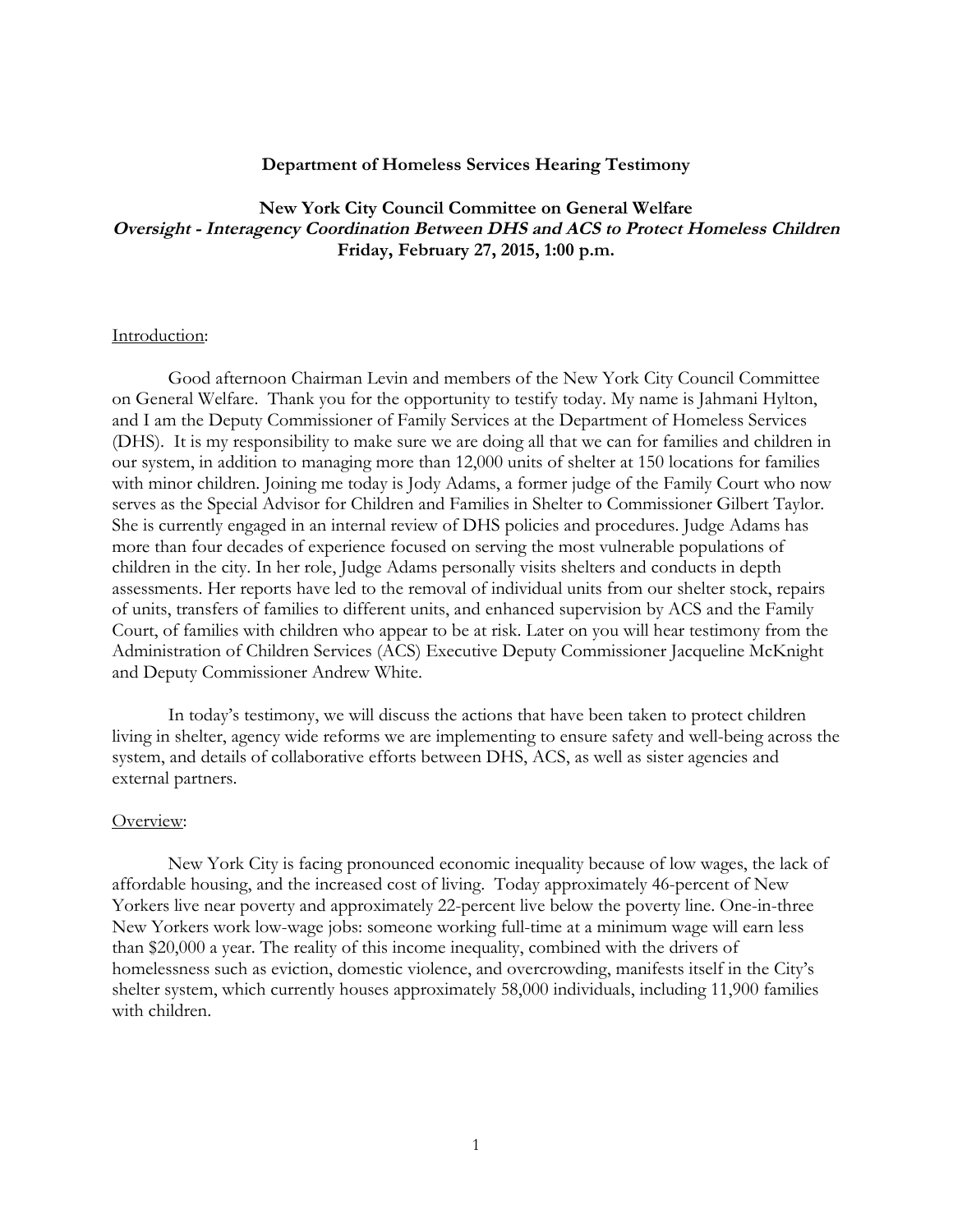Income inequality and these drivers have led more families with children to shelter than ever before, which is why this Administration made a deliberate decision to identify DHS leadership through the lens of child welfare practice. In December 2013, Mayor de Blasio appointed Commissioner Gilbert Taylor, a former Executive Deputy Commissioner in the Division of Child Protection for ACS who has spent more than two decades in various leadership capacities serving low-income children and families. This appointment set a clear tone that families with children would be a focus of the Commissioner's agenda, and that child safety would be at the top of it. Since his appointment Commissioner Taylor has put together a senior leadership team that is steeped in the practice of child welfare work and social service delivery.

#### Child-Centered Reforms:

As I mentioned, Commissioner Taylor's appointment was followed by immediate change throughout the agency to direct greater attention to children and families. First, DHS instituted a series of changes at the Auburn and Catherine Street Shelters, transferring the 400 children and their families to more appropriate Tier II shelters.

He also initiated a new stage of our partnership with ACS to center on families that needed additional services. Specifically with ACS, we began doing joint case reviews of high-risk families and are developing methods of accessing criminal histories, enhanced domestic violence information, and more detailed child welfare histories of applicants in our system. We further strengthened our communications by creating standing bi-weekly meetings to focus on those families that have cases with both agencies. We are taking a deliberate approach to refining both policies and practices that impact these families. We have also created leadership provider forums as a means of learning more about each other's work. This builds upon the previous efforts of DHS and ACS, such as the safe sleep initiative, which remains an essential component of DHS' operational practice.

Working in tandem with ACS, DHS realized that we could make a course correction around the issue of safe sleep and child well-being. With guidance from ACS, DHS trained its providers to create clear expectations of what is mandated to be in units for mothers with infants. And DHS frequently reminds providers that all rooms of families with infants less than 6 months old are inspected weekly, with specific attention to the infants sleeping environment.

Additionally, City agencies, including the Department of Mental Health and Hygiene (DOMHH), Human Resources Administration (HRA), Department of Education (DOE) and ACS are working together on a holistic approach to address the many drivers of homelessness and how it affects families and children.

Finally, we have reduced our reliance on cluster site shelters, where there are not built-in supports for children. Our goal is to move families into purpose-built shelter with stronger on-site social services that meet the needs of high-risk families.

#### Challenges:

In the midst of these early reforms, we experienced two tragedies: On Saturday, October 18th, 2014 a 3-year old died. She had been in shelter with her mother, 5-year old brother and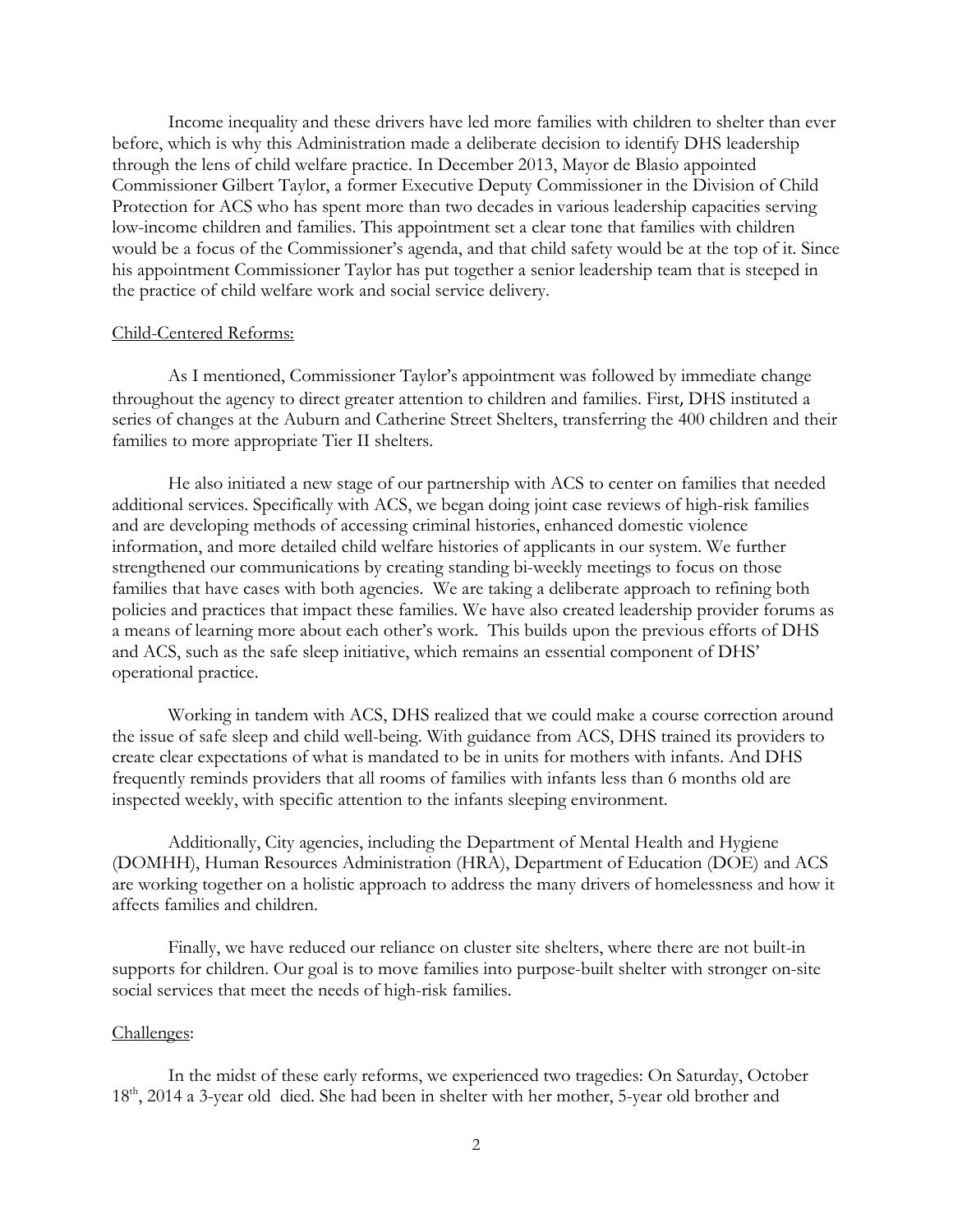stepfather. Then, four days later, on Thursday October 23<sup>rd</sup>, we experienced another tragic loss of life, this time a 4- year-old. Both of these children died, allegedly at the hands of their caretakers, leading our agency to examine, from a system's perspective, what elements may have contributed to these incidents in shelter. Commissioner Taylor has tasked Judge Adams and me with leading an internal review of the agency's work as it relates to family sheltering policy and practice. This internal review is currently underway and is multi-pronged in nature. Building on our initial efforts, these deaths have further served as an impetus to strengthen our social service delivery to families and to ensure that New York City's children in shelter are in a safe and nurturing environment.

Learning from these two tragedies, our reaction was swift and immediate. Using established research-based criteria; DHS identified over 2,500 high-risk families that could potentially benefit from enhanced social service supports. That criteria includes single parent households with more than three children, households with children under the age of 4, young parents (ages 18-24), the presence of an unrelated male in the household composition, medically fragile children, and families with past or current child welfare system involvement. After identifying these families, DHS committed to hiring 33 social workers as part of a Safety First Team that would engage families and carry out ongoing assessment. These social workers monitor family and child safety and well being while in shelter, and they provide qualitative and quantitative feedback to DHS to inform policy and practice. They continue to screen, assess, and refer families for enhanced services.

Furthermore, we recognized that in order to identify high-risk families, we needed to begin this process at intake, our Prevention Assistance and Temporary Housing (PATH) Center in the Bronx. At PATH, each family goes through a comprehensive diversion, intake, and evaluation process. Working together with ACS, we created new procedures to gather broader and richer information on each family, and to immediately flag families who fall into one of the high risk categories for priority placement and service intervention. We are developing instruments, based on the case reviews and enhanced information, to assign risk categories to families so that they can be placed in shelters most appropriate to their needs. Depending on available capacity, DHS will prioritize high risk families for placement in Tier II type shelters where they will be surrounded with enhanced social services and supports. The families will receive on-going monitoring and service interventions beyond the currently required weekly Independent Living Plan (ILP) meetings.

DHS will also participate in Child Safety, Elevated Risk and Preventive Conferences for families with ACS history being placed in shelter. ACS and DHS have plans to further increase ACS' involvement at some of our locations, as they will report to you in greater detail.

## DHS Continues to Expand Its Partnerships:

At DHS we recognize that we can and must do even more to improve the lives of children in our shelters. With input from the Casey Family Programs, a nationally recognized policy institute committed to the well-being of children, we have engaged in conversations with other municipalities across the country to further refine our own practices. We are also in the process of developing a risk assessment instrument to identify families in which children may be at risk for maltreatment.